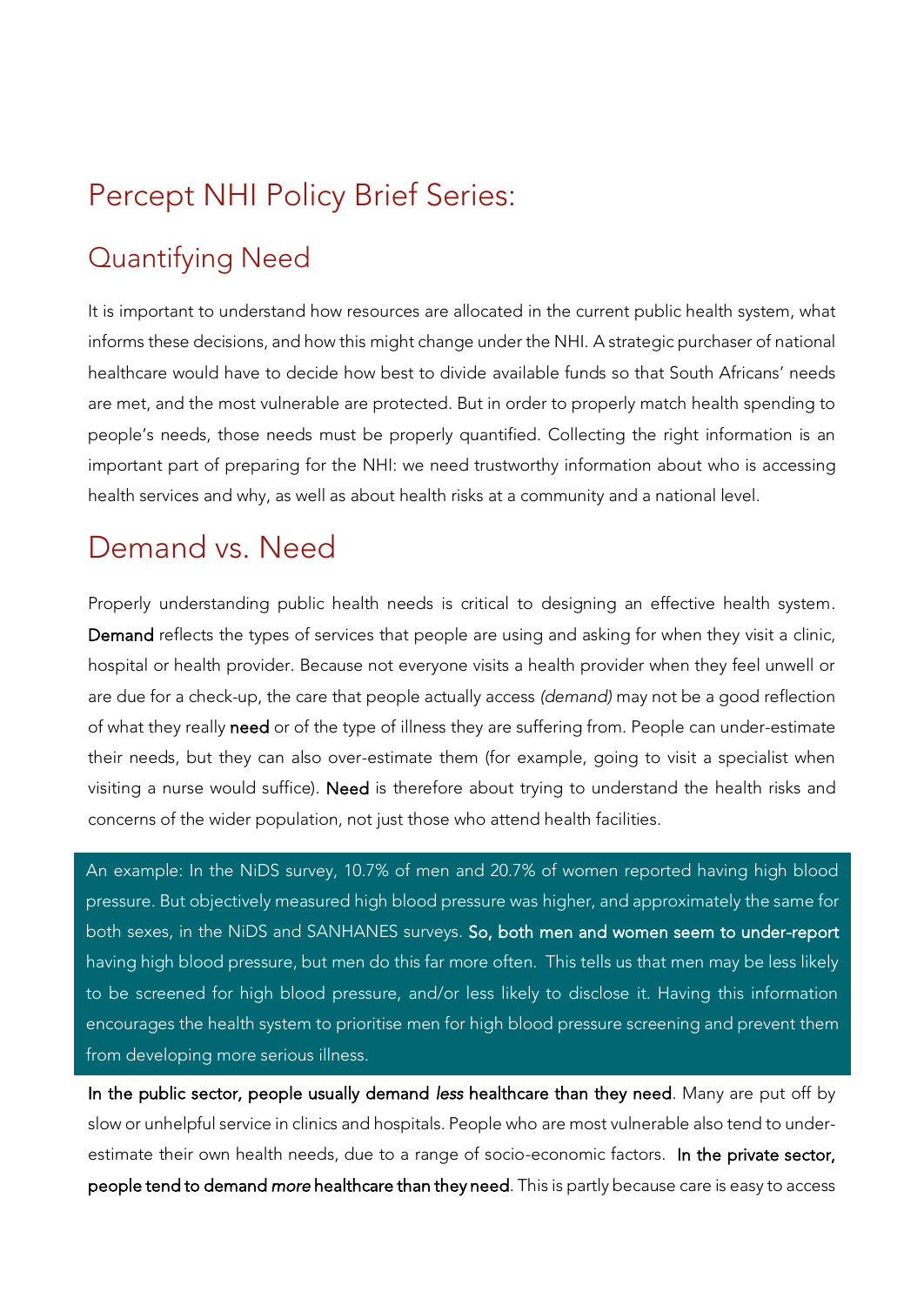with fairly lax rules governing how patients navigate the system. People's own ideas about what care is required also motivate them to access more services and the often out-of-pocket payment environment means that people can pay for more or unnecessary healthcare services, if they so wish. Providers may not discourage unnecessary services due to the incentives that a fee-for-service environment creates.

Decisions about which health services to offer should not only be based on people's needs and demands, but also on how to get the most value at the lowest price and sustain care over time. The public health sector makes decisions about which services to offer based on how best to stretch available resources. Its focus is largely on primary healthcare that will prevent people from needing more specialised and expensive care later down the line. Only recently has government started to re-think which services should be available at which levels of care. This means that the current set of services may not be in touch with current needs. Private medical schemes are required by regulation to cover certain chronic diseases and in-hospital services so that all their customers have protection from major health events. This package is also under review. The ways in which the two sectors purchase care are not aligned.

#### How does the public sector allocate resources?

Whether or not provincial departments of health and districts receive suitable funds depends entirely on their ability to understand and communicate the needs of their population. Because there is not enough information for provincial health departments to know these needs, they rely on historical patterns of spending. These past budgets are usually based on the resources that were available at the time, rather than what the population's needs were, or what they might be now.

The NHI Fund wants to change the way we allocate funding, moving towards a system that pays more attention to need. Once the NHI decides on a way of measuring need, they might also discover that they cannot afford to fund all the needs in full. At this point, decisions will have to be made about which needs are most important and what spending is likely to give the most value for money.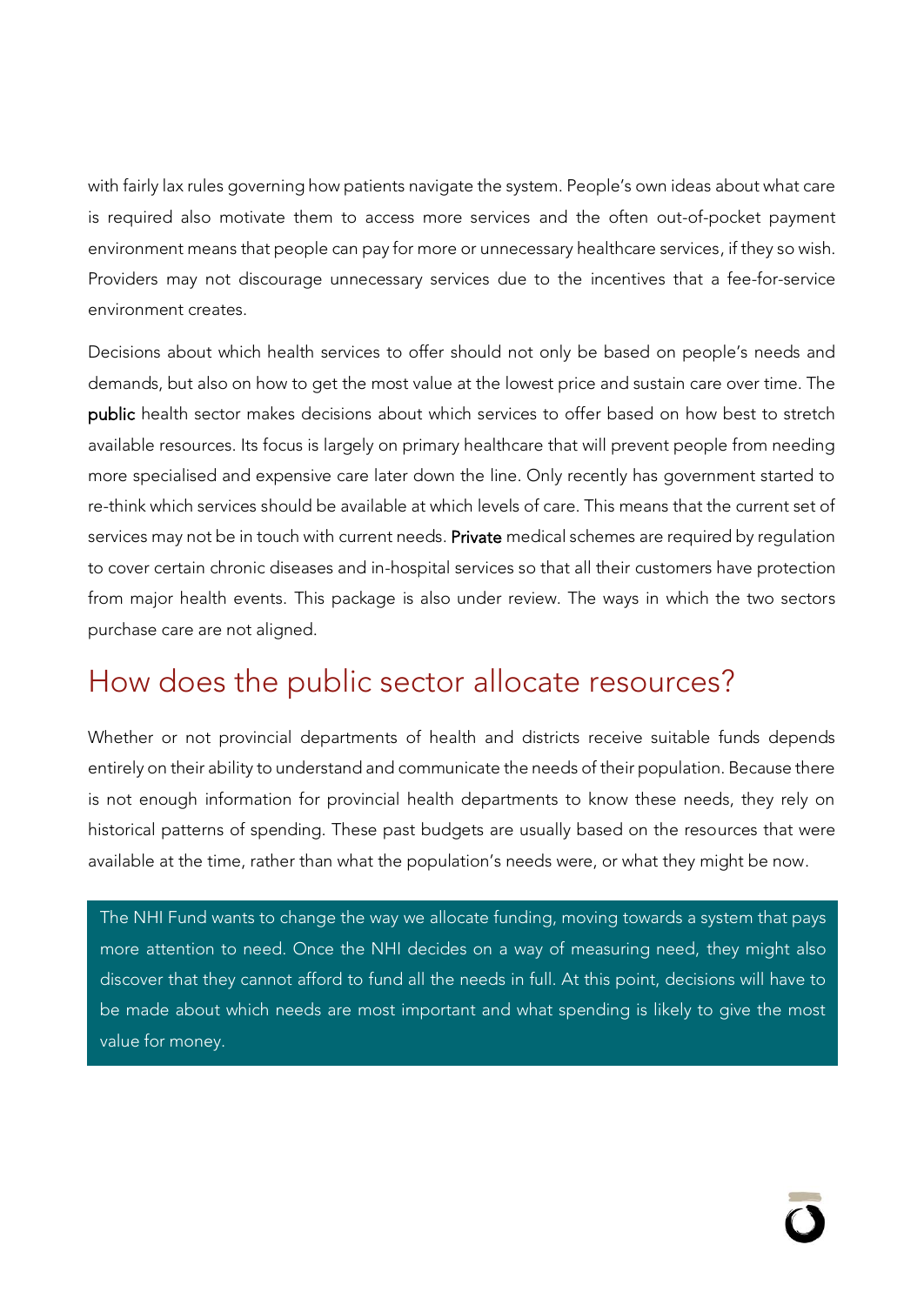## What is preventing us from knowing true need now?

#### Challenges with public data

The public health system does not collect *individual*-*level* information. Only TB and HIV information is recorded on a perperson basis.

To assess health needs, the public health system relies on cause of death records. What people die of is not always a reflection of the burden of illness they had to live with, and the burden of care on the health system. Many people are living with more than one longterm illness, which dramatically shapes their health needs.

#### Challenges with private data

Private medical schemes collect a lot of detailed information, but only for services accessed through their schemes. Because preventative care (including check-ups) is not often covered, these needs go unrecorded. More so, information is not shared across medical schemes. This makes it impossible to get a good picture of needs across the private sector. The data tends to be claims-related as opposed to clinical in nature.